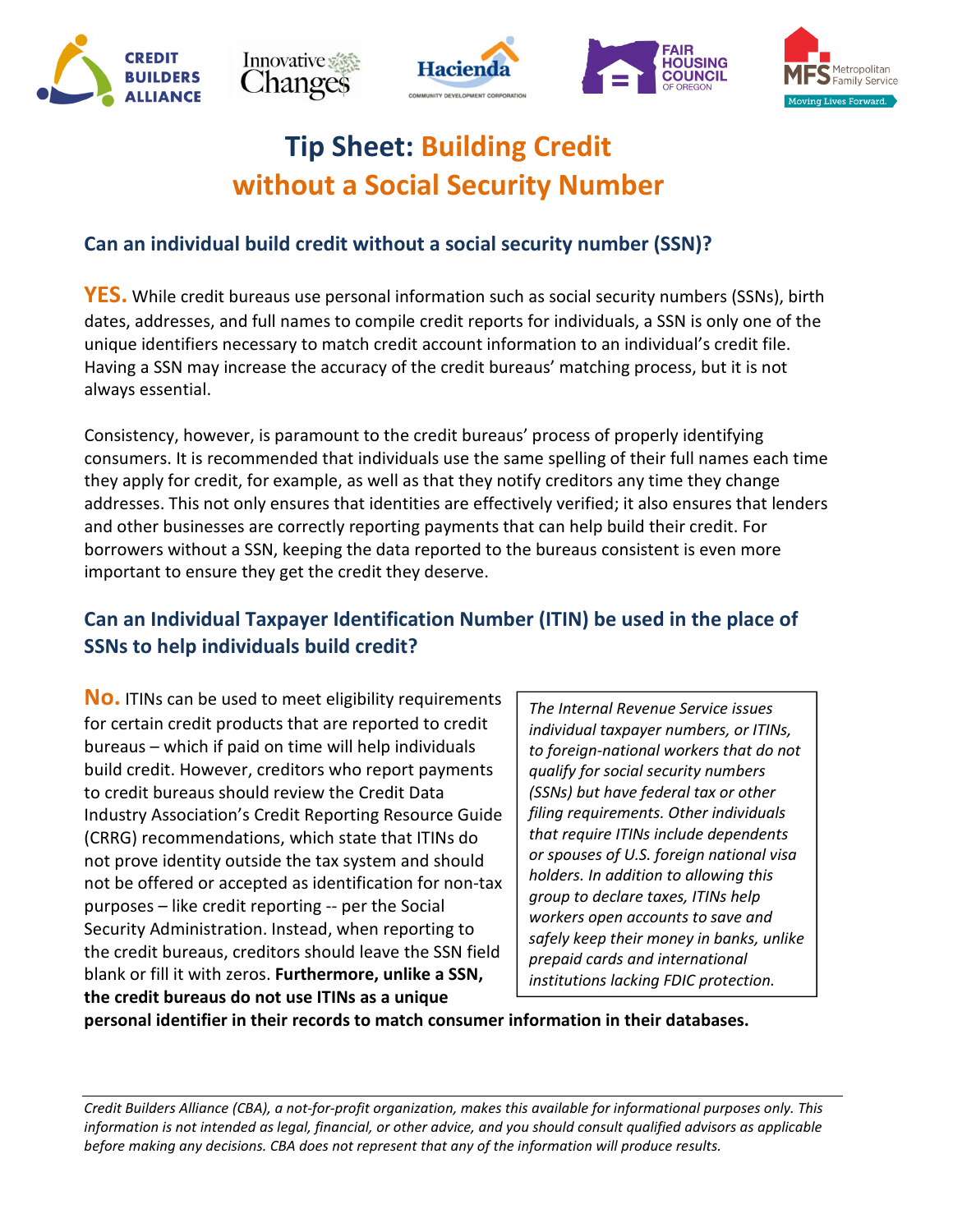









**Bottom Line?** More and more financial institutions and other lenders accept an ITIN in lieu of a social security numbers when issuing an installment loan or revolving credit account, which, when reported to the major credit bureaus, can help an individual without a SSN build credit. However, ITINs should not be used by lenders and other businesses in place of a SSN when reporting or requesting credit reports for consumers.

#### **Can someone who didn't have a SSN previously and now has a valid one associate it with past credit history?**

**YES.** A valid SSN should automatically become associated with a consumer's credit file once any current or new creditor or business begins reporting that SSN as part of that consumer's credit payment history. Additionally, it may be helpful for individuals to proactively work with the credit bureaus to associate their existing credit history with their new SSN. Below is a sample form letter, developed by Catholic Charities of Oregon, to help individuals request that the credit bureaus tie their new SSN to their existing history.

| RE:<br>Request to transfer credit history to new SSN                                                                                                                                                                                                                                                                         |
|------------------------------------------------------------------------------------------------------------------------------------------------------------------------------------------------------------------------------------------------------------------------------------------------------------------------------|
| Dear Sir or Madam,                                                                                                                                                                                                                                                                                                           |
| I am writing to inform you of my newly assigned Social Security Number (SSN), which the Social Security<br>Administration assigned to me on ___________________________.                                                                                                                                                     |
| Please transfer any existing credit history associated with me to my new SSN and have all future credit<br>actions reported under this number. My information is as follows:<br>Name:<br>DOB:<br>New SSN:<br>Current Address since [insert date]:<br>Previous Address(es): [include addresses for at least the last 3 years] |
| II have enclosed:                                                                                                                                                                                                                                                                                                            |
| $ 1\rangle$<br>Copy of my Social Security Card and                                                                                                                                                                                                                                                                           |
| A current [within the last 30 days] utility bill [or other official document like a bank or insurance<br>$\left( 2\right)$<br>statement] with my name and current address and/or                                                                                                                                             |
| 3)<br>A copy of my current state identification card or driver's license with my current address [if available]                                                                                                                                                                                                              |
| If you have any questions, I may be reached at $($ $)$ $   \ldots$                                                                                                                                                                                                                                                           |
| Thank you,                                                                                                                                                                                                                                                                                                                   |
| Signature/Name:<br>Date:                                                                                                                                                                                                                                                                                                     |

### **What if an individual has used someone else's SSN to obtain credit in the past but now has a valid one of his/her own? He or she should contact a lawyer.**

*Credit Builders Alliance (CBA), a not-for-profit organization, makes this available for informational purposes only. This information is not intended as legal, financial, or other advice, and you should consult qualified advisors as applicable before making any decisions. CBA does not represent that any of the information will produce results.*